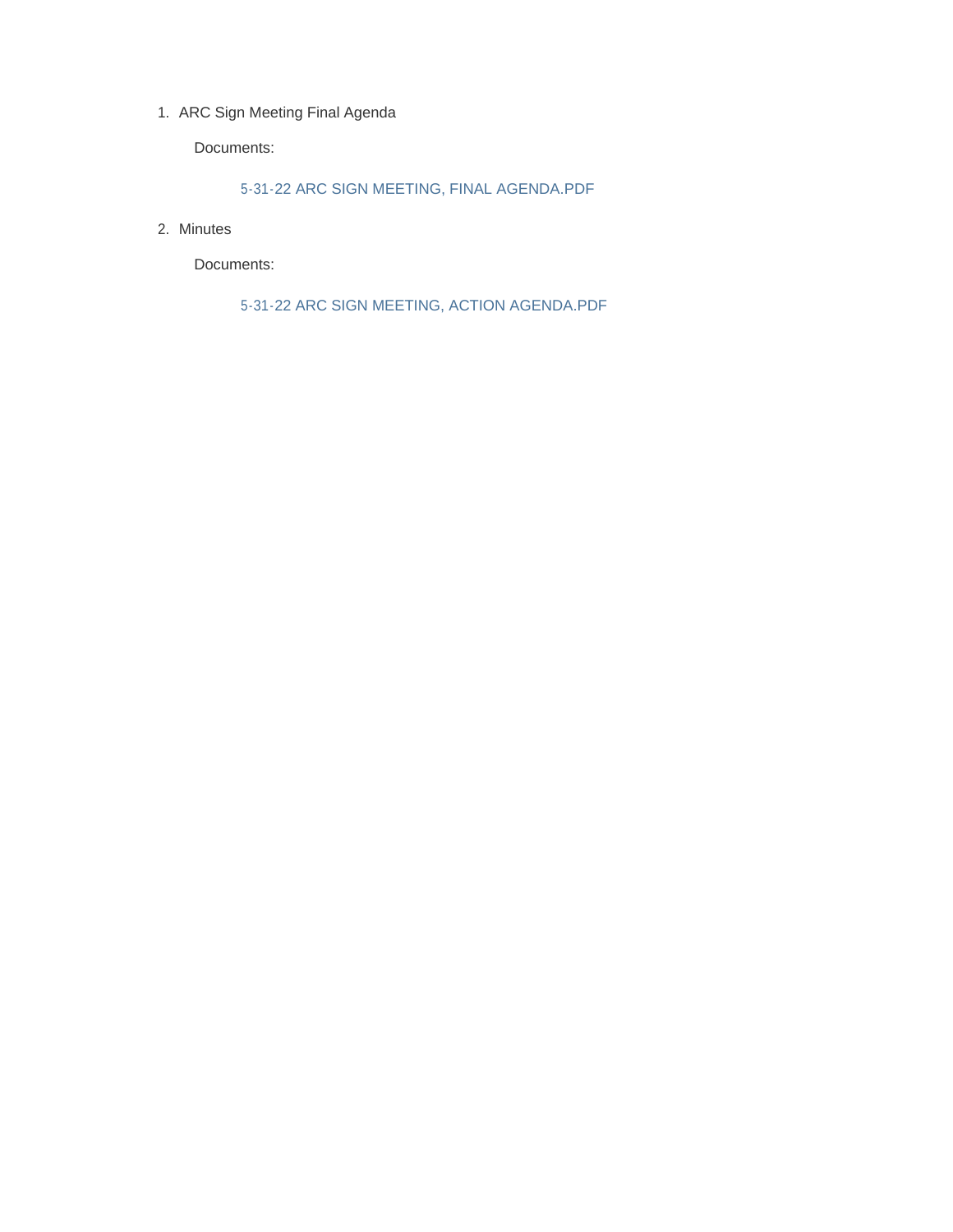# **ARCHITECTURAL REVIEW COMMITTEE FINAL AGENDA Sign Subcommittee Meeting Tuesday, May 31, 2022 10:30am**

# **Zoom Virtual Meeting Webinar ID: 899 5791 5018 Password: 2433004**

Please click the link below to join the webinar: [https://greenwichct.zoom.us/j/89957915018?pwd=S3VHWWtWakpxM1Q0N2oyanZOQ](https://greenwichct.zoom.us/j/89957915018?pwd=S3VHWWtWakpxM1Q0N2oyanZOQXNxdz09) XNxdz09

Or iPhone one-tap: US: +16465189805,,89957915018#,,1#,2433004# or 8778535257,,89957915018#,,1#,2433004# (Toll Free)

Or Telephone:Dial(for higher quality, dial a number based on your current location): US: +1 646 518 9805 or 877 853 5257 (Toll Free) or 888 475 4499 (Toll Free) or 833 548 0276 (Toll Free) or 833 548 0282 (Toll Free)

### **I. Sign/Awning Reviews:**

- **1. Constantino's, 699 West Putnam; Application PLPZ202200090** for Sign/Awning review for **two façade signs and awnings** on a property located at 699 West Putnam Avenue in the LB zone. Reviewed at 4-18-22 meeting. (*Members present: Hein, Brake-Smith, Cohen*) **View revised plans [here](https://www.greenwichct.gov/DocumentCenter/View/31281/699-WPA---PLPZ-202200090-revised-). View initial application [here.](https://www.greenwichct.gov/DocumentCenter/View/30547/ARC-SA-699-WEST-PUTNAM-AVENUE-GREENWICH-CT-PLPZ202200090)**
- **2. La Ligne, 229 Greenwich Avenue, Application PLPZ202200242** for a Sign/Awning review for **one façade sign** on a property at 229 Greenwich Avenue in the CGBR zone. View application [here](https://www.greenwichct.gov/DocumentCenter/View/31283/229-Greenwich-Avenue---PLPZ-202200242).
- **3. Sutton Land LLC, 315 Greenwich Avenue PLPZ 2022 00243** for a Sign/Awning review for **one new awning with signage** on a property located at 315 Greenwich Avenue in the CGBR zone. View application [here.](https://www.greenwichct.gov/DocumentCenter/View/31284/315-Greenwich-Avenue---PLPZ202200243)

### **II. [Committee Business:](https://www.greenwichct.gov/DocumentCenter/View/31284/315-Greenwich-Avenue---PLPZ202200243)**

**1.** [Any Business.](https://www.greenwichct.gov/DocumentCenter/View/31284/315-Greenwich-Avenue---PLPZ202200243)

*[The Town complies with all applicable federal and state laws regarding non-discrimination,](https://www.greenwichct.gov/DocumentCenter/View/31284/315-Greenwich-Avenue---PLPZ202200243)  [equal opportunity, affirmative action, and providing reasonable accommodations for persons](https://www.greenwichct.gov/DocumentCenter/View/31284/315-Greenwich-Avenue---PLPZ202200243)*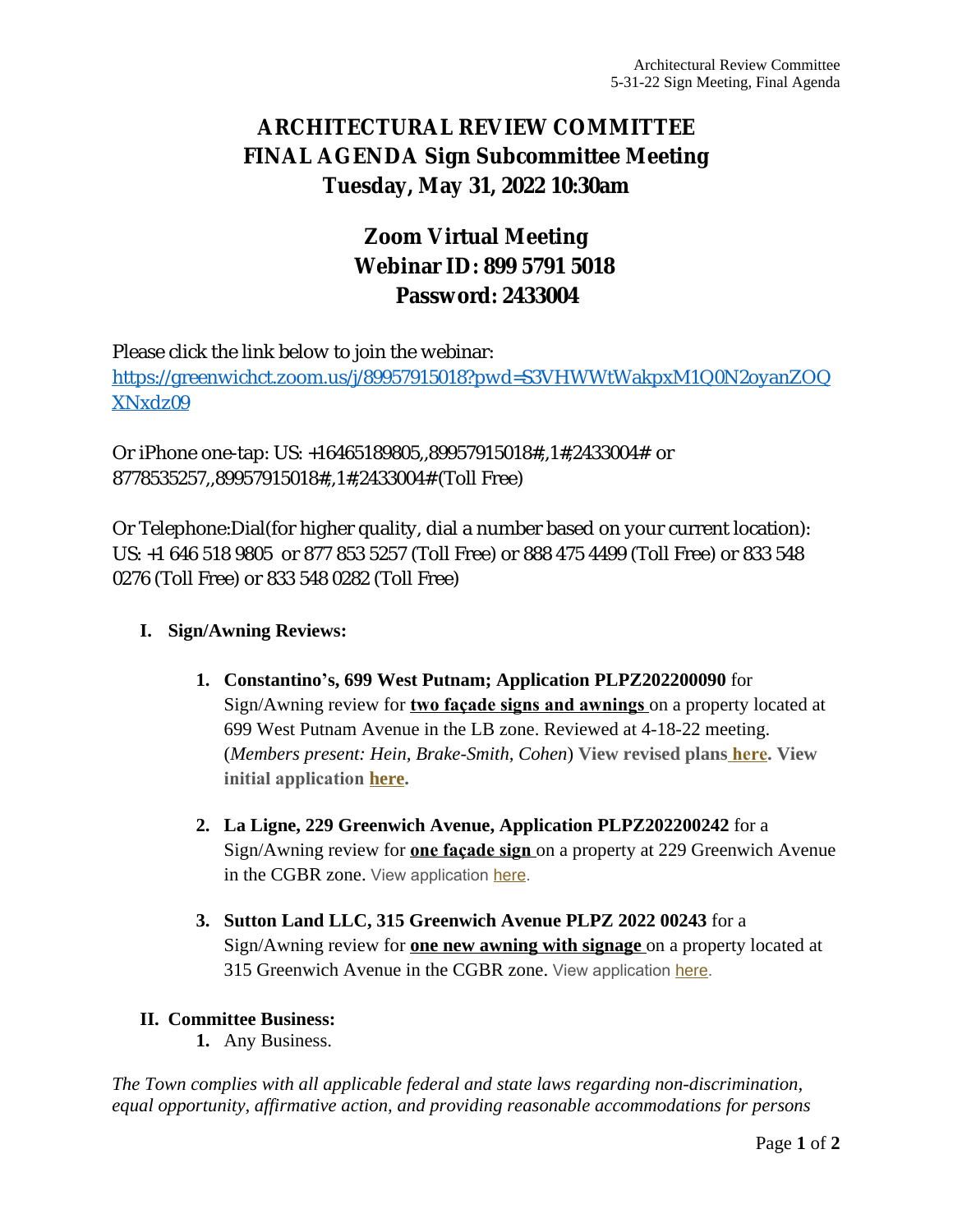*with disabilities. If you require an accommodation to participate, please contact the Commissioner of Human Services at 203-622-3800 or [demetria.nelson@greenwichct.org](mailto:demetria.nelson@greenwichct.org) as soon as possible in advance of the event.*